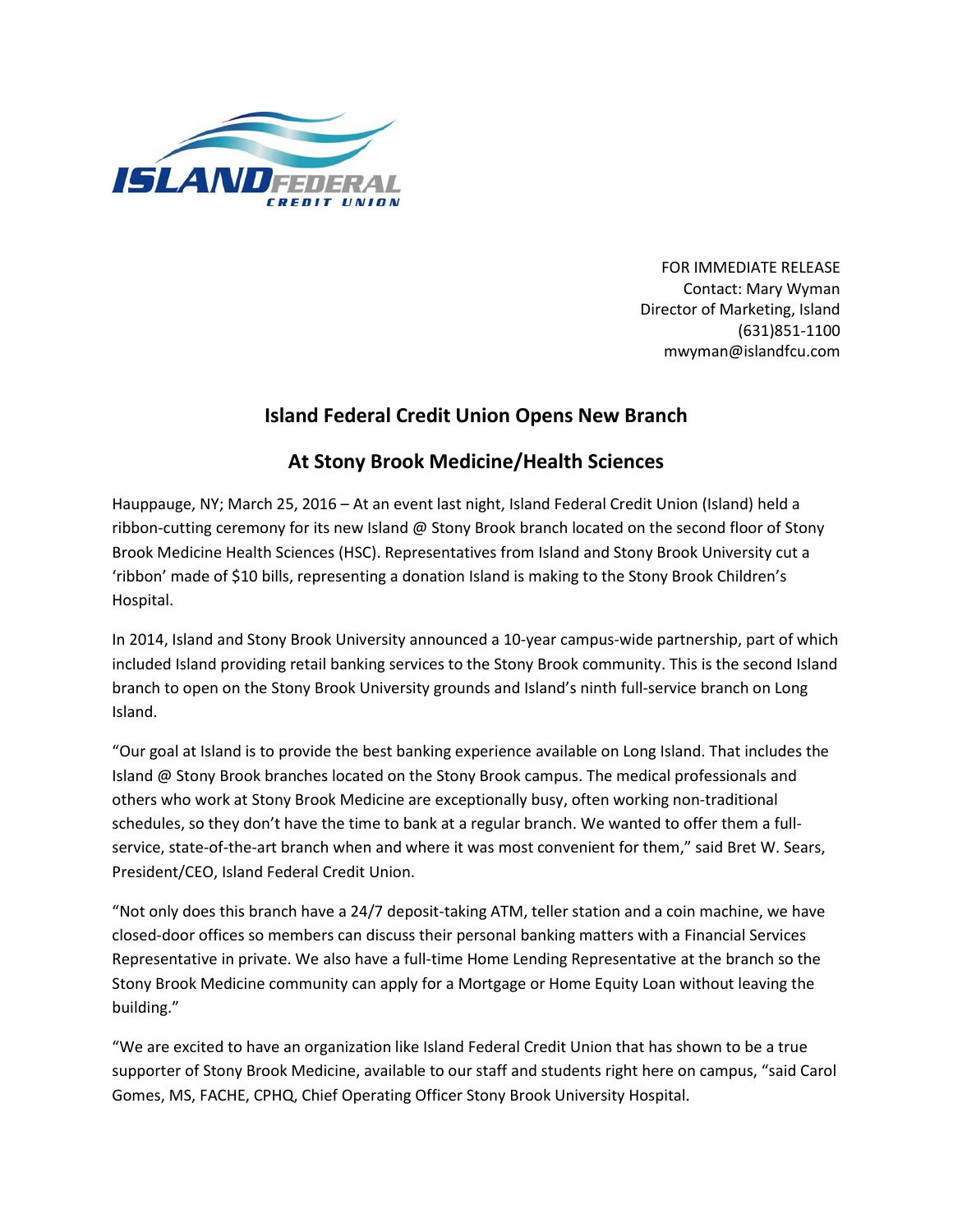The event provided the opportunity to meet with Island Executives, including the senior executive at Island@ Stony Brook, John McGregor, Vice President, who is particularly proud of the concierge-level service that Island provides its members.

McGregor elaborates, "We call it 'Island Premier Banking'. Our goal is to exceed the expectations of our members. Whether it's being available after hours or dropping off paperwork when members can't make it to the branch, we make banking Island-easy."

The full-service branch at the Stony Brook HSC, which will serve the professionals, staff and students of Stony Brook Medicine community exclusively, is open six days per week, Monday - Saturday. In addition to the branches, Island operates more than 11 ATMs throughout the Stony Brook University campus.

## **About Island Federal Credit Union**

Island Federal Credit Union, headquartered in Hauppauge, N.Y., is a not-for-profit, full-service financial institution, providing affordable banking products and services to Long Islanders. Founded in 1955, Island has grown to be among the top performing credit unions in New York State with over \$1 billion in assets, serving more than 35,000 members. Island's successful track record can be attributed to consistently delivering the best rates, no hidden fees, and exceptional service to its members. When banking at Island, members have access to a complete menu of loan and deposit products, including: Simply Free Checking accounts, Certificate accounts, IRAs, Auto, Mortgage, Home Equity loans and lines, a Best Rate and a Best Rewards MasterCard® and Student Choice College loans. For anytime access, Island offers free 24/7/365 customer service, online banking, bill payer, and mobile banking services. In 2014, Island announced a 10-year, multi-faceted partnership with Stony Brook University that included naming rights of the Island Federal Credit Union Arena, sponsorship of the Stony Brook Film Festival, support of the Long Island State Veterans Home and Stony Brook Children's Hospital as well as providing two branches and more than 11 ATMs on the Stony Brook University campus. In addition to the Stony Brook University locations, Island operates seven full service branches throughout Nassau and Suffolk Counties, located in Bellmore, Hauppauge, Hicksville, Massapequa, Riverhead, Sayville, and Selden. Island members can also access their Island accounts at more than 5,000 shared credit union branches throughout the country, and over 55,000 surcharge-free ATM networks worldwide. For more information about Island, stop by any branch, visit their website, islandfcu.com, or call (631) 851-1100.